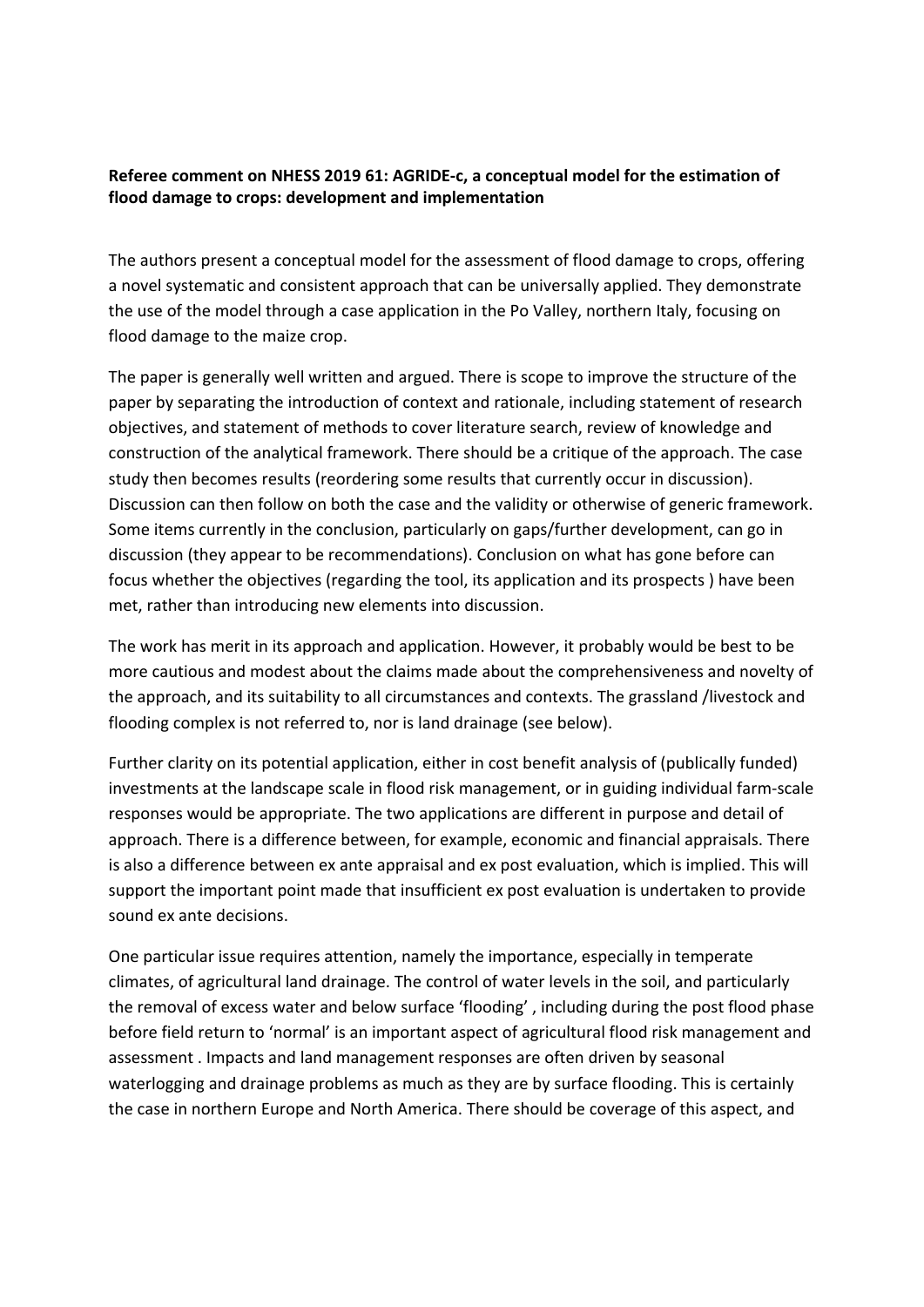the implications of not explicitly allowing for it in this model framework. Many areas of strategic importance are pump drained.

Water quality, notably associated with saline flooding, a major issue in coastal and tidal areas, should be referred to with implications for costs, especially regarding remediation and subsequent year impacts.

Surprising the authors do not mention climate change as a driver of concern or a factor affecting damage costs and responses. This seems an omission given the topic.

Further clarity is required regarding the definition of measurements of damage. A more detailed listing, upfront, of the revenue and cost related parameters would help: these emerge in the case application later on.

A table would be good to summarise the main elements of cost estimation processes /assumptions/ algorithms and where they come from. In the main, the methods draws on published data from Sub‐sector models of crop damage or additional costs, such as Agenias et al. What other ones are used to transfers changes in yield, revenue and cost responses?

Further clarity would help regarding the use of the terms 'turnover' and 'gross profit', ie exactly what is in these terms? They are not universally applied in farm business accounting, where the terms gross output (or gross revenue), gross margin and net margin are often used. (Turnover can for example include sales from previous production periods – just to be clear). And the definition of gross profit may or may not include elements of farm level fixed costs, such as machinery and buildings costs (again to be clear, so that the methods can be generally applied). The use of 'relative' Gross profit measured at negative % values is difficult to interpret and doesn't mean a lot.

On flood scenarios, the treatment presumably here is for one‐off relatively infrequent flooding on a land use that is not hitherto constrained by flood exposure. An increase in flood frequency, associated with climate change for example, or withdrawal of flood defences, could lead to increased flooding with a range of outcomes, permanent abandonment, repeat annual losses or a switch to more flood tolerant land use. How are these to be handled by the model?

The paper refers to spreadsheets and supplementary data containing both data and estimation methods. I had difficulty locating these and understanding them when I did. This is probably my fault. It would however be good to explain what is in them and how they can be reliably accessed.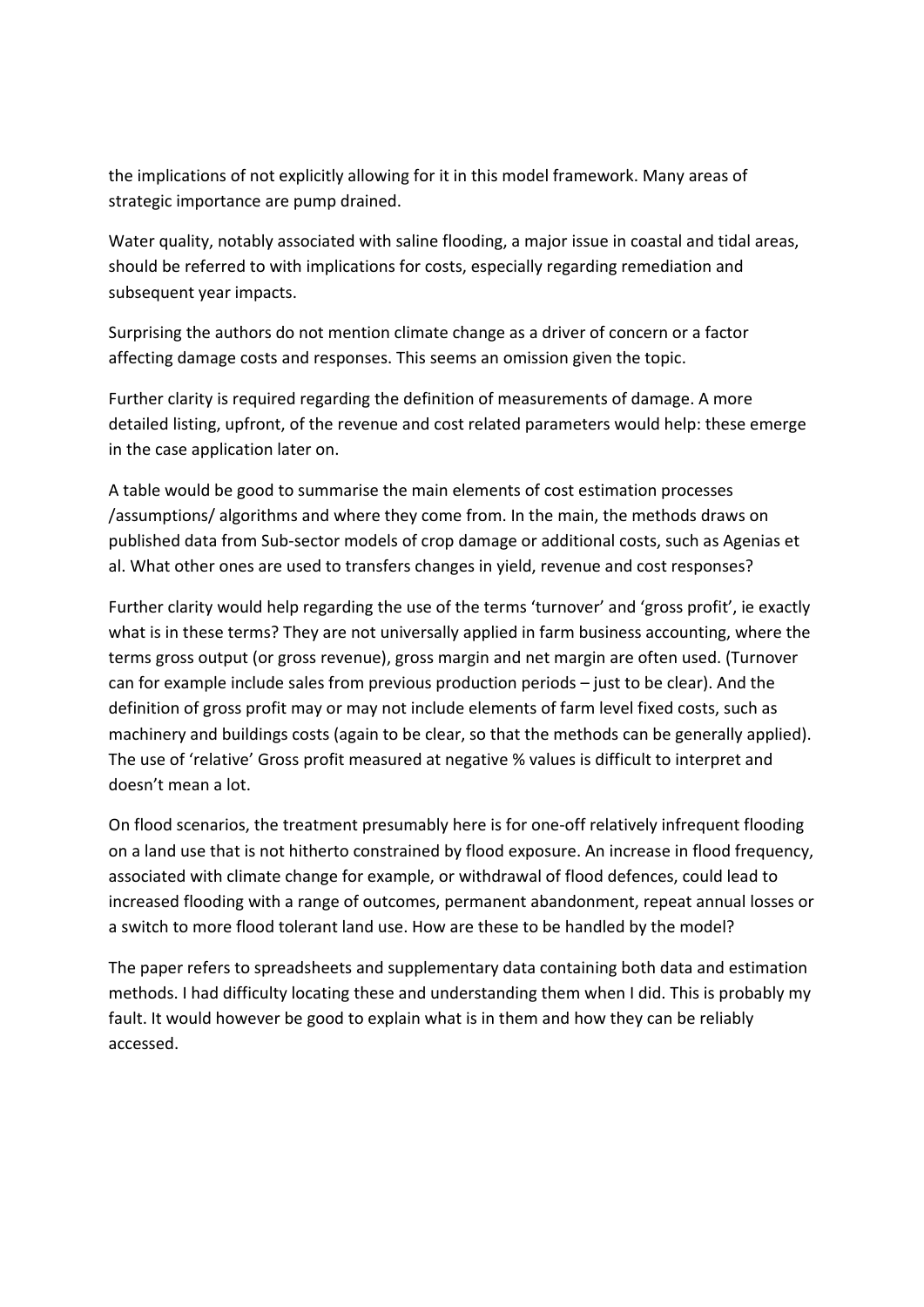There is a need to strengthen the treatment of inherent variation and uncertainty in the estimates. Most are given as single values. There is some passing reference to variation in yields in the case. How is variation modelled and reported?

Linked to the last point, there is a need to provide a more systematic critique of the model and the resultant damage estimates, and implications for use and improvements . At the moment this is mainly confined to the last paragraph on page 19.

The authors report that their work draws on systematic review of multiple sources, including expert judgement. This aspect, especially the latter, is under reported. Did the research approach follow a particular methodology that can be supported by literature, especially engaging experts?

I think the paper can make a useful contribution and the authors should be encouraged to further develop the paper in the light of review and discussion, especially regarding the following :.

Some reordering of contents

Greater clarity on context and purpose of the model,

Some extensions to the literature reviewed

Explicit reference to agricultural land drainage as its association with flood risk management (where drainage addresses below surface flooding),

Critical review of the approach and its advantages and limitations as the basis for improving decision support in this important area (and hence holding back on some of the claims made)

## **Abstract**

I think the abstract would better begin with a statement of context and purpose, and how the proposed model seeks to make a contribution to decision support. I think it best to avoid giving the paper an identity by using 'this paper….' as a writing style here and in the manuscript itself ; it is the authors who are reporting their work. As above, I think some cautious modesty would be advisable. CBA implies welfare assessment. Farmer decision support is something else.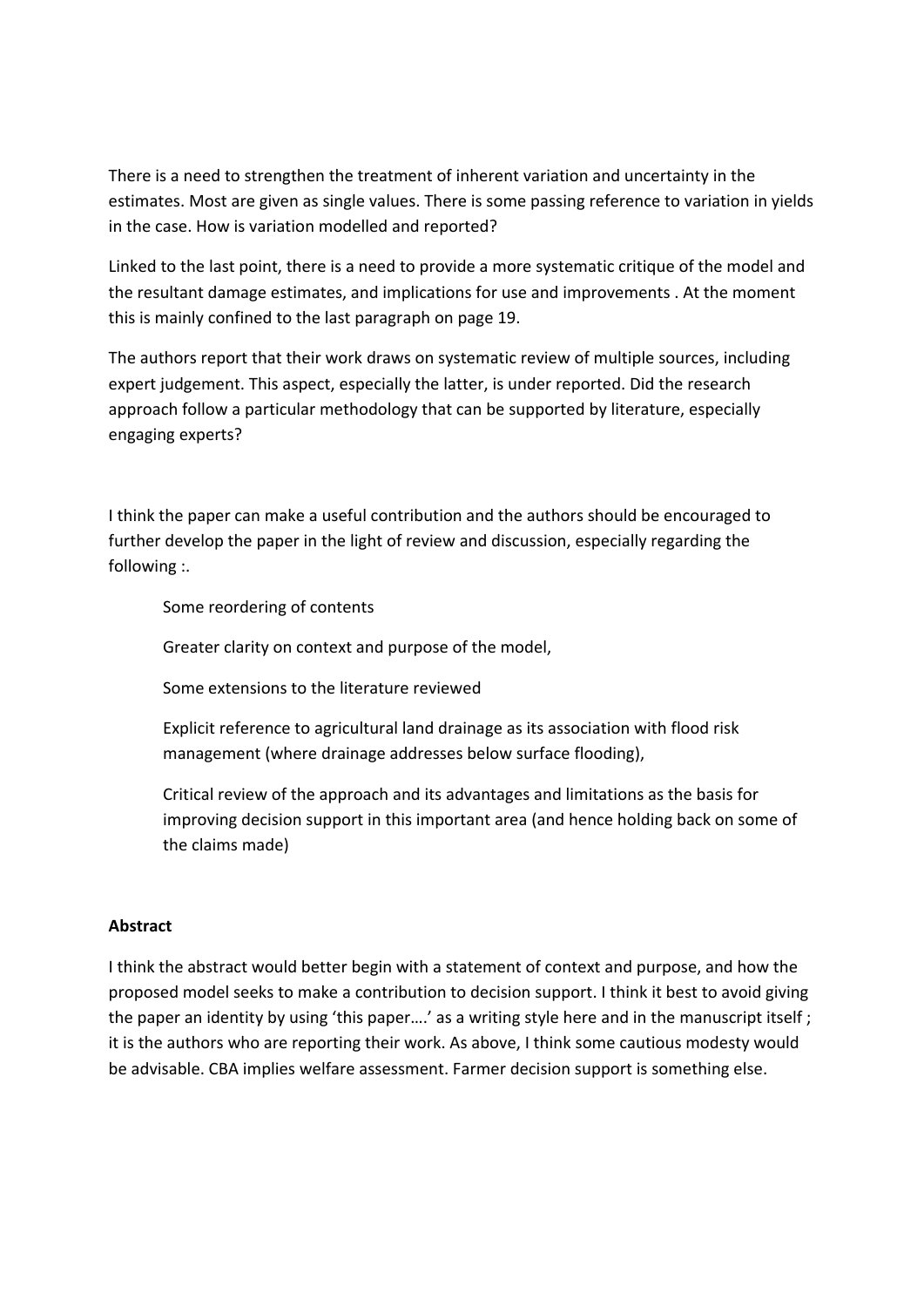## Manuscript.

| Page/line | Comment                                                                                                                                                                                                                                                                                                                                                                                                                                                                                                                                                                                                                                                                                                                                                                                                                                                                                                                                                                                                                                                                                                                                                                                                |
|-----------|--------------------------------------------------------------------------------------------------------------------------------------------------------------------------------------------------------------------------------------------------------------------------------------------------------------------------------------------------------------------------------------------------------------------------------------------------------------------------------------------------------------------------------------------------------------------------------------------------------------------------------------------------------------------------------------------------------------------------------------------------------------------------------------------------------------------------------------------------------------------------------------------------------------------------------------------------------------------------------------------------------------------------------------------------------------------------------------------------------------------------------------------------------------------------------------------------------|
| 1/20      | What are flood risk management plans, and what is the implication of CBA ?. This                                                                                                                                                                                                                                                                                                                                                                                                                                                                                                                                                                                                                                                                                                                                                                                                                                                                                                                                                                                                                                                                                                                       |
|           | implies public investment at the landscape scale, often funded through the public                                                                                                                                                                                                                                                                                                                                                                                                                                                                                                                                                                                                                                                                                                                                                                                                                                                                                                                                                                                                                                                                                                                      |
|           | purse, as implied by CBA                                                                                                                                                                                                                                                                                                                                                                                                                                                                                                                                                                                                                                                                                                                                                                                                                                                                                                                                                                                                                                                                                                                                                                               |
| 1/23      | I would avoid, 'in this paper', here and elsewhere                                                                                                                                                                                                                                                                                                                                                                                                                                                                                                                                                                                                                                                                                                                                                                                                                                                                                                                                                                                                                                                                                                                                                     |
| 1/25      | River restoration usually implies rejoining the river to its floodplain and set back<br>of (previously installed) flood defences in the conventional sense.<br>see<br>Morris J, Bailey AP, Lawson CS, Leeds-Harrison PB, Alsop D, Vivash R (2008) The<br>economic dimensions of integrating flood management and agri-environment<br>through washland creation: A case study from Somerset, England. J Environ<br>Manage 88:372-381<br>Rouquette JR, Posthumus H, Morris J, Hess TM, Dawson, QL, Gowing DJG (2011)<br>Synergies and trade-offs in the management of lowland rural floodplains: an<br>ecosystem services approach. Hydrol Sci J 56(8):1566-1581                                                                                                                                                                                                                                                                                                                                                                                                                                                                                                                                         |
|           | Is the context to justify of guide decisions in flood risk management infrastructure<br>and operations made at the landscape/sub catchment/shoreline scale, with<br>support from the public purse. This is the case in many parts of northern Europe<br>and north America. Getting a handle on damage costs to agriculture is part of this<br>?                                                                                                                                                                                                                                                                                                                                                                                                                                                                                                                                                                                                                                                                                                                                                                                                                                                        |
| 1/29      | I think this is partly reflecting a limitation of the use of selected key literature<br>search terms and also confinement to formal academic, rather than grey<br>literature and institution-based activities and outputs.<br>There is a history here in this topic : Since the 1930s, and probably up to the<br>mid1980s, the focus in this area in northern Europe was on 'land drainage' of<br>which flood protection, (rather than 'flood risk management'), was a part. Major<br>investments, including large scale pumping schemes, were made to control<br>/remove excess soil water and simultaneously alleviate surface flood from river,<br>tidal and shore line sources. Many of these investments were 'land reclamation<br>(for agric) projects' often involving major river works (and not river restoration).<br>Thus land drainage and flood control were and are inextricably integrated (just as<br>irrigation and drainage are). The authors should in my view show an<br>understanding of this nexus, and consider how, without undermining what they<br>have done, it can be incorporated here.<br>Including the terms agricultural/land drainage in the search would go some way |
|           | towards this, as would 'flood risk '. Much of the work was carried out by research                                                                                                                                                                                                                                                                                                                                                                                                                                                                                                                                                                                                                                                                                                                                                                                                                                                                                                                                                                                                                                                                                                                     |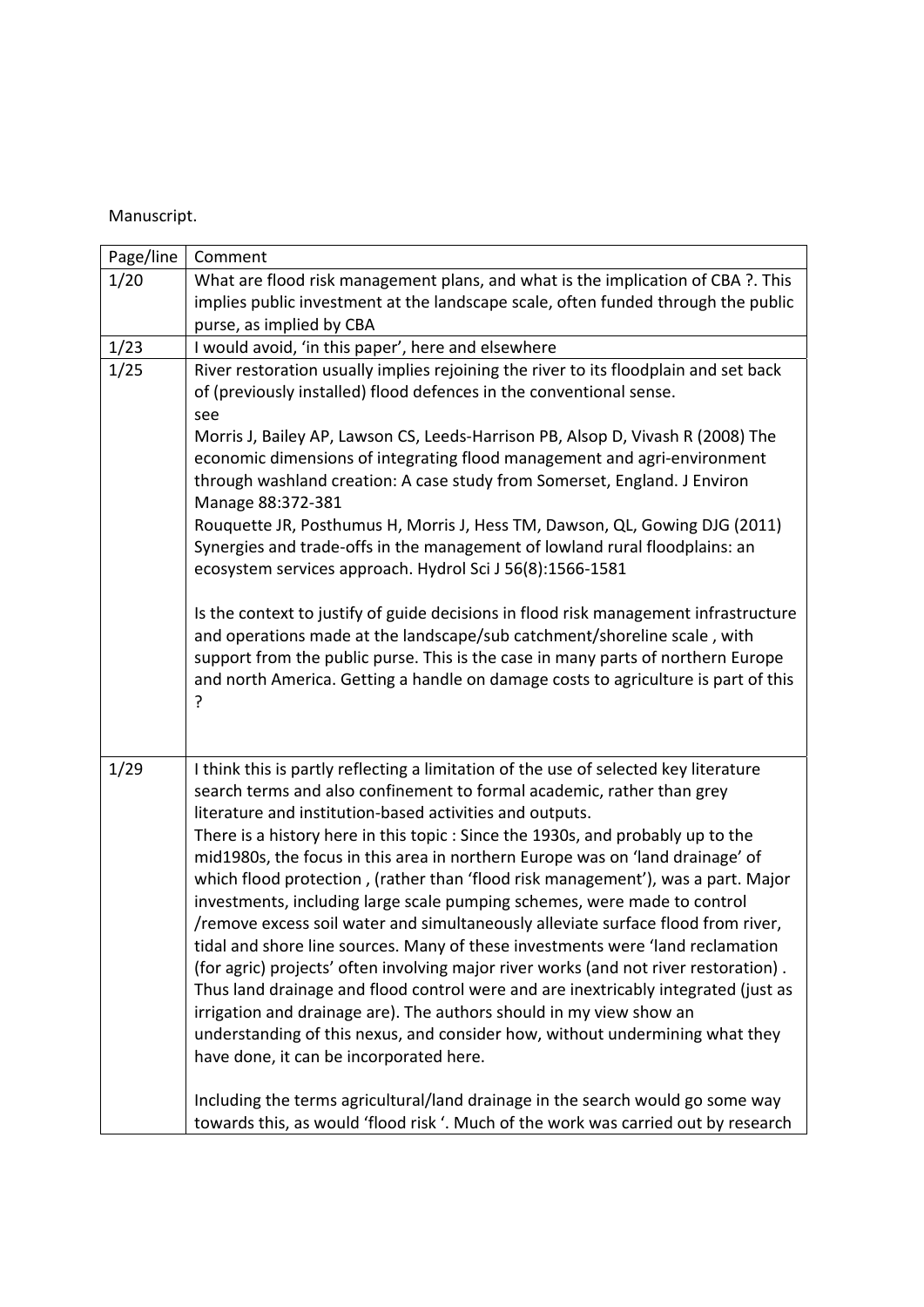|             | institutions as part of national programmes and is reported in sources that are<br>not as easy to access.                                                                                                                                                                                                                                                                                         |
|-------------|---------------------------------------------------------------------------------------------------------------------------------------------------------------------------------------------------------------------------------------------------------------------------------------------------------------------------------------------------------------------------------------------------|
|             | A bit dated, but see for example, Morris, J. 1992.                                                                                                                                                                                                                                                                                                                                                |
|             | Agricultural land drainage, land use change and economic performance:<br>Experience in the UK. Land Use Policy<br>Volume 9, Issue 3, July 1992, Pages 185-198                                                                                                                                                                                                                                     |
|             | And for decision support :                                                                                                                                                                                                                                                                                                                                                                        |
|             | See Chapter 9 Flood Risk Management for Agriculture, in:<br>Penning-Rowsell, E., Priest, S., Parker, D., Morris, J., Tunstall, S.,<br>Viavattene, C., Chatterton, J. and Owen D. (2013) Flood and Coastal<br>Erosion Risk Management: A Manual for Economic Appraisal, Routledge,<br>Abingdon, Oxford                                                                                             |
| 2/5         | I think also there has been a policy shift, especially in Europe post 1980s when<br>agricultural surpluses increased under EU CAP and the subsides to agric were<br>being challenged, and urban flood damage increased in absolute as well as<br>relative importance.<br>Also the drainage link is important here : the emphasis in Europe and N America<br>was on drainage land and reclamation. |
| $2/13 - 14$ | Suggest avoid etc, and 'this paper'                                                                                                                                                                                                                                                                                                                                                               |
| 2/15        | Some of the comments here seem premature: we haven't yet explained the<br>approach and the model, but seem to be drawing conclusions, unless these are<br>objectives. The authors might want to consider a clear statement of the<br>objectives of the work reported here, and then subsequently review the extent to<br>which they have been able to meet them.                                  |
| 2/25        | Should table 1 be part of methods?<br>What of 'flood risk' and 'drainage' as key search terms ?<br>And using experts to identify sources ?                                                                                                                                                                                                                                                        |
| 3/3         | Would be good to clarify the perspective and purpose of the assessment of<br>damage costs: ex ante or ex post, and the implications : the term ex post is used<br>later without explanation.                                                                                                                                                                                                      |
| 3/10        | Agree there is paucity of data on actual flood impact costs, recorded during and<br>post flood. This observation is not confined to the agricultural sector (Chatterton<br>et al, for the English cases for example, including agricultural damage).                                                                                                                                              |
|             | Chatterton, J; Clarke, C; Daly, E; Dawks, S; Elding, C; Fenn, T; Hick, E; Miller,                                                                                                                                                                                                                                                                                                                 |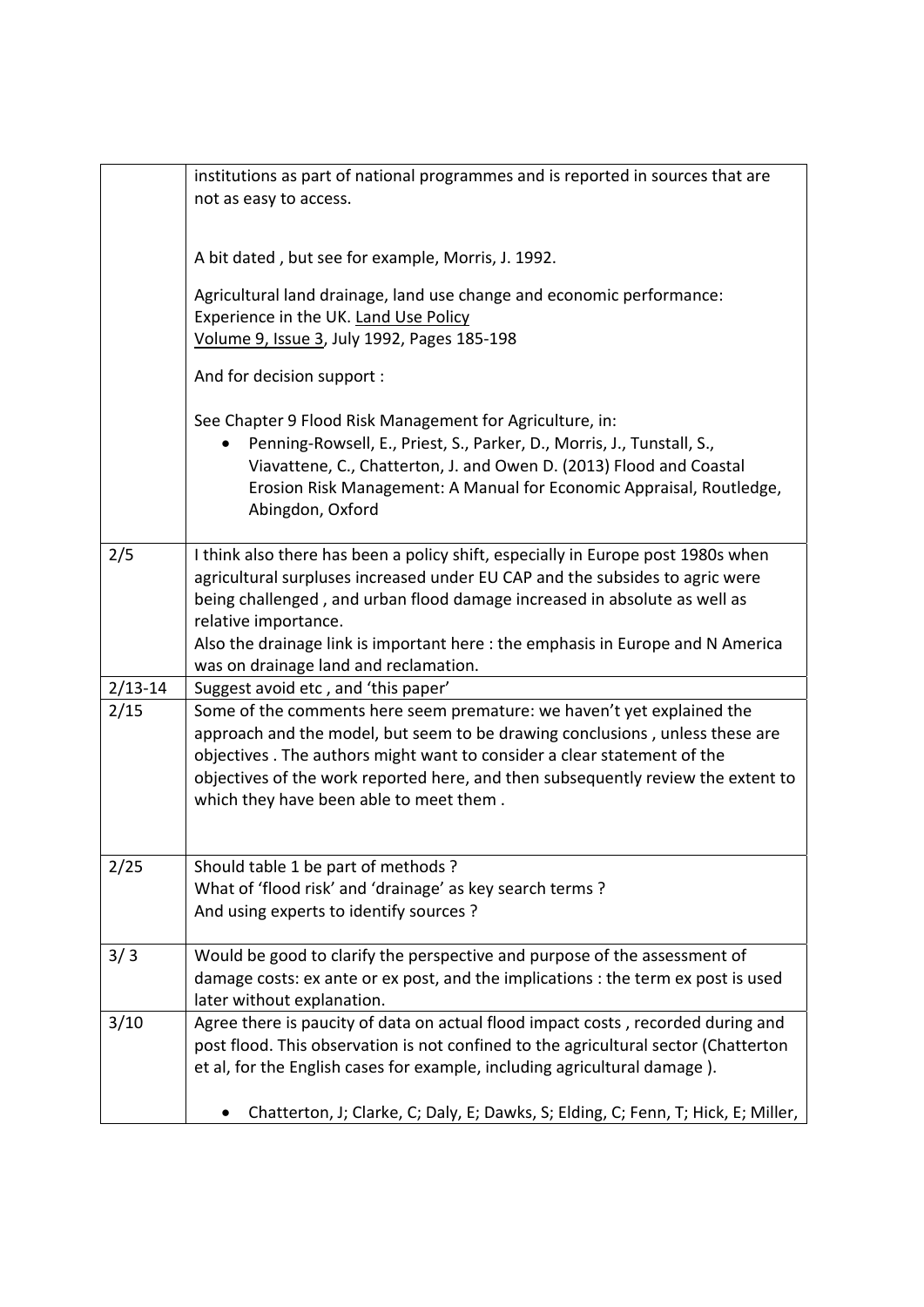|      | J; Morris, J; Ogunyoye, F; Salado R. . 2016. The costs and impacts of the<br>winter 2013 to 2014 floods. Report SC140025/R1. Environment Agency,<br>Bristol. http://rpaltd.co.uk/uploads/report_files/the-costs-and-impacts-of-<br>the-winter-2013-to-2014-floods-report.pdf<br>There is a large, albeit now dated literature on drainage /water logging impacts<br>on agricultural production that should be referred to, with modelling of the link<br>between soil- water, crop growth and yields, and particularly linked to water level<br>management in the context of land drainage and associated flood control<br>measures.                                                                   |
|------|--------------------------------------------------------------------------------------------------------------------------------------------------------------------------------------------------------------------------------------------------------------------------------------------------------------------------------------------------------------------------------------------------------------------------------------------------------------------------------------------------------------------------------------------------------------------------------------------------------------------------------------------------------------------------------------------------------|
| 3/10 | See Chapter 9, section 9.5, p336 in Penning-Rowsel, opcit<br>For FLOOD <sub>FARM, that</sub> assesses the cost of flooding at the farm scale<br>Where FLOODFARM = (costs associated with flood impacts on) ARABLE+<br>+GRASS+LIVESTOCK+OTHER.<br>See also                                                                                                                                                                                                                                                                                                                                                                                                                                              |
|      | Dunderdale J A L and Morris J. 1997. The Benefit: Cost Analysis of River<br>Maintenance. Water and Environment Journal. Volume11, Issue 6<br>Pages 423-430 https://doi.org/10.1111/j.1747-6593.1997.tb01375.x                                                                                                                                                                                                                                                                                                                                                                                                                                                                                          |
| 3/25 | I am not sure the assumption of full loss is true here.<br>The Posthumus, and the Morris and Brewin examples, based on farmers reported<br>assessment of damages, incorporated 'partial' losses, and also losses in the<br>following years.<br>And also on farms adapting to flood risk:<br>Pivot J.M., Josien E. & Martin P. Farms adaptation to changes in<br>flood risk: a management approach. J Hydrol 2002, 267, 12-25.<br>The ex-ante estimation methods described in Penning Rowsel above, for use in<br>the appraisal of flood investments for agriculture, explicitly build in allowance for<br>seasonal variation in yield loss between different crops (including grass) and<br>livestock. |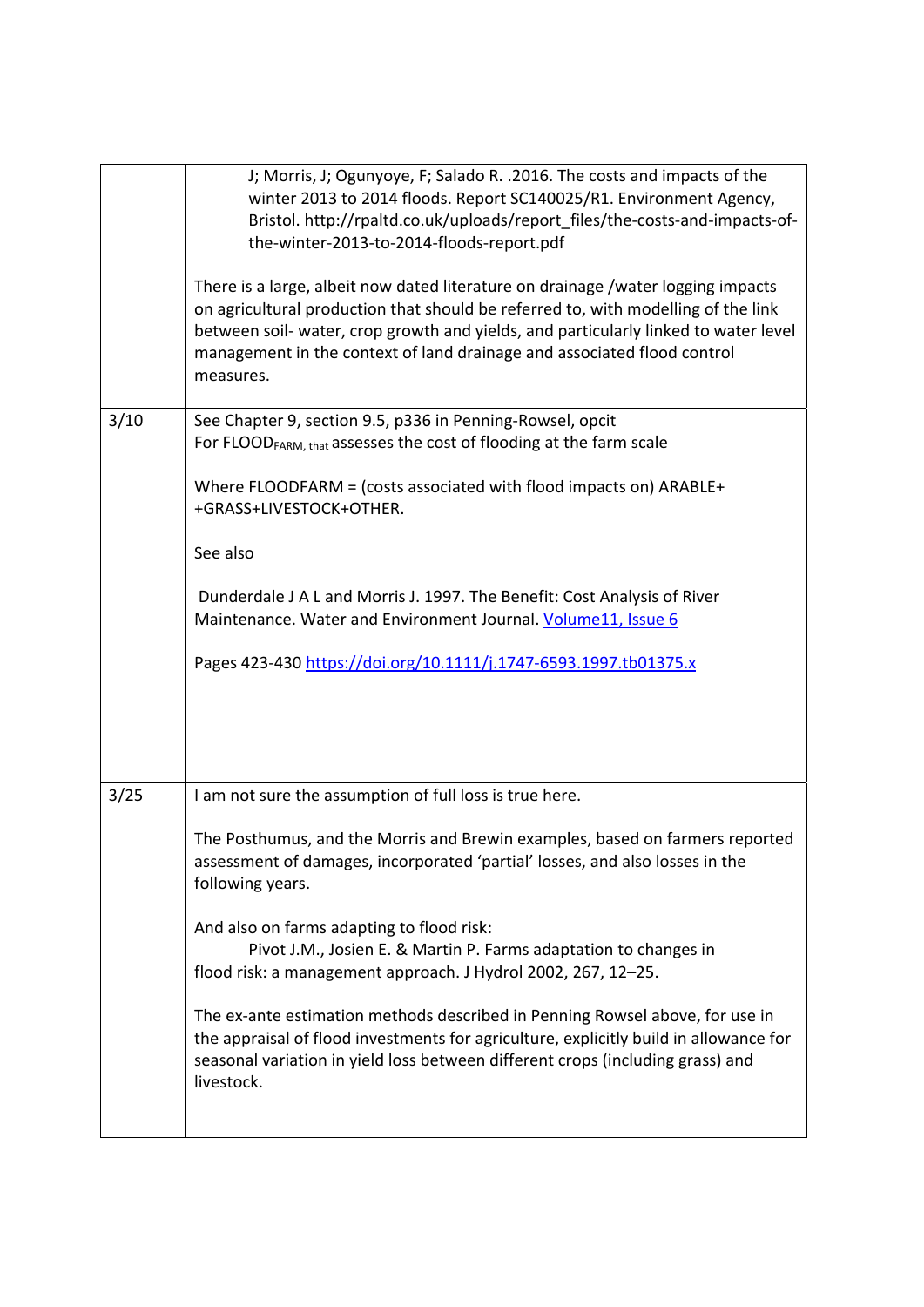| 3/29 |                                                                                      |
|------|--------------------------------------------------------------------------------------|
|      | Should define Gross profit as gross output minus direct costs. The term Gross        |
|      | Margin is widely used in agricultural /farm business accounting circles.             |
|      |                                                                                      |
|      | (there is an interesting accounting challenge here : what is considered a direct,    |
|      | avoidable cost in the context of flood impacts, especially when lots of field        |
|      | operations are carried out by contractors)                                           |
| 6/1  | The agricultural flood damage estimation                                             |
| 6/7  | Is this a tautology?                                                                 |
| 6/7  | Should this be' and/or': with respect to data source, estimation and valuation       |
|      | methods: eg some models have both physical quantities and unit monetary              |
|      | values.                                                                              |
| 6/10 | Implies that this would be good idea?                                                |
|      |                                                                                      |
|      | Again need to set in context of the purpose of the 'modelling', high level or        |
|      | detailed assessment ? A number of Environmental bodies use very high level 'cost     |
|      | calculators' to derive quick assessments of flood impacts at the large scale, eg     |
|      | using 'standardised' damage costs \$/ha, for example to respond to immediate         |
|      |                                                                                      |
|      | questions by politicians post flood.                                                 |
|      |                                                                                      |
|      | There is guidance on this > The UK Environment Agency use a Flood Cost               |
|      | Calculator,                                                                          |
|      | European Commission are promoting a standard approach to disaster                    |
|      | observation, see for example                                                         |
|      | http://publications.jrc.ec.europa.eu/repository/bitstream/JRC110489/loss-            |
|      | database-architecture-jrc110489.pdf                                                  |
| 6/7  | well reproduce increasing costs?                                                     |
| 6/12 | Says Agenais model is physically, presumably yield based, but then says it uses      |
|      | gross profit (gross output (turnover) less direct costs : isn't this monetary (cost) |
|      | based.                                                                               |
|      |                                                                                      |
|      | Some further clarity of the distinction between physical and monetary estimation     |
|      | would be useful with definition of terms used                                        |
|      | They both imply that duration is probably more important than depth ?                |
| 7/20 | Some more detail on the methods used to define the boundary of investigation,        |
|      | and the methods used to elicit important parameters and values from experts          |
|      | and other sources. Was a formal research method used? Was the research review        |
|      | for example formally a 'systematic' review, and were the experts 'systematically'    |
|      | engaged? Would be good explain how the research topic was framed and                 |
|      |                                                                                      |
|      | bounded, and the issues arising. What is the implication of an expert based          |
|      | approach here? This is an important methodological aspect, and liable to bias that   |
|      | needs to be managed ?                                                                |
|      |                                                                                      |
|      |                                                                                      |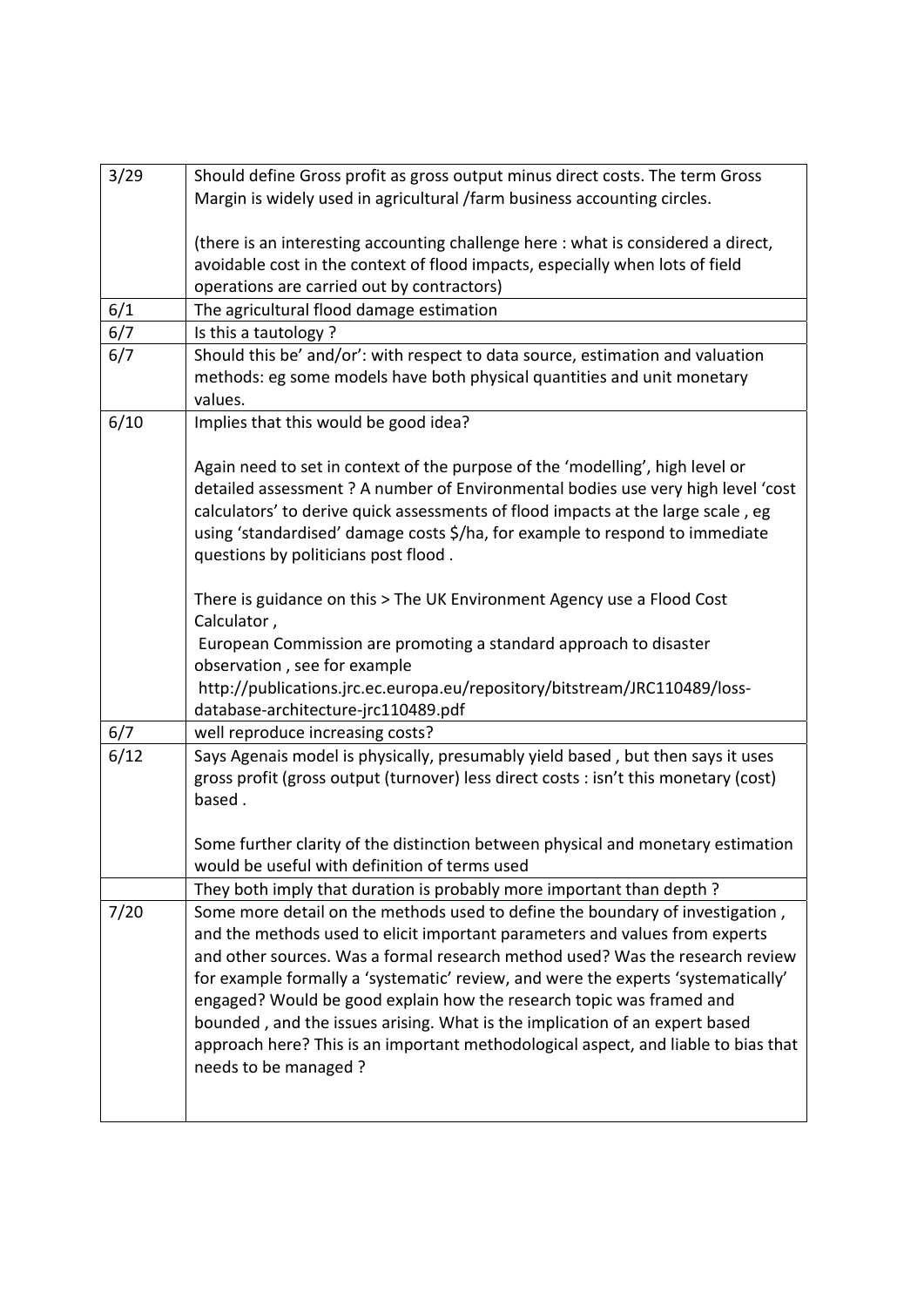| 7/30     | How is turnover defined . For the purpose here is it Gross Output $(Q \times P)$                                            |
|----------|-----------------------------------------------------------------------------------------------------------------------------|
|          | specifically for the damage to crop outputs in a given period. Turnover in an                                               |
|          | accounting sense can be something else. Need to explain.                                                                    |
|          | Need to be explicit on definition of production costs here. Presumably the                                                  |
|          | concern with a costs across the farm business (non revenue items), including                                                |
|          | replacement and remedial costs, net of savings in uncommitted costs Gross profit                                            |
|          | is usually after direct costs (or the cost of good sold), but much depends on how<br>overheads/fixed costs are categorized. |
|          | How are changes in machinery operating costs, or 'other' damage costs to                                                    |
|          | machinery, buildings and infrastructure being assessed, or are they not included                                            |
|          | here, given the implied focus on 'field' scale costs?                                                                       |
|          | I think a table to support equation 1 should show the revenue and cost items that                                           |
|          | are used in the assessment : what is in and what is not ? Lots of jobs are done by                                          |
|          | contractors : how are these valued ? what of within season reseeding costs,                                                 |
|          | reduction in gross output or profit associated with crop substitution, clean up                                             |
|          | and remedial works, following year impacts? A list would be good . I see these                                              |
|          | come later for the Po example, but a classification for the model would be useful;                                          |
|          | Elements are suggested in figure 1, but it is not clear which are explicitly                                                |
|          | measured revenue and cost items                                                                                             |
| 8/figure | Useful diagram. Where would salinity fit, and field flooding/waterlogging as it                                             |
|          | affects field access and timing of operations both within and beyond the                                                    |
|          | immediate flood period?                                                                                                     |
|          | Not all elements are 'valued' in the model                                                                                  |
|          |                                                                                                                             |
|          | Pri'c'es.                                                                                                                   |
|          |                                                                                                                             |
| 8        | Does the model include grassland and associated grassland management and                                                    |
|          | livestock systems? If so, how are flood impacts assessed?                                                                   |
| 9        | A summary of estimation parameters and algorithms would be helpful, possibly                                                |
|          | linked to the table of estimation items referred to earlier, summarizing the                                                |
|          | estimation basis . Presumably these are listing in the supporting spreadsheets: I                                           |
|          | tried but had difficulty accessing                                                                                          |
|          | See my comment on the Po case later : the approach is one of 'estimation                                                    |
|          | transfer'. And there are some implicit criteria for transfer that could be made                                             |
|          | more explicit                                                                                                               |
|          | It would be good to say what is not in there : are damage costs to farm                                                     |
|          | infrastructure, crops in store, included ?                                                                                  |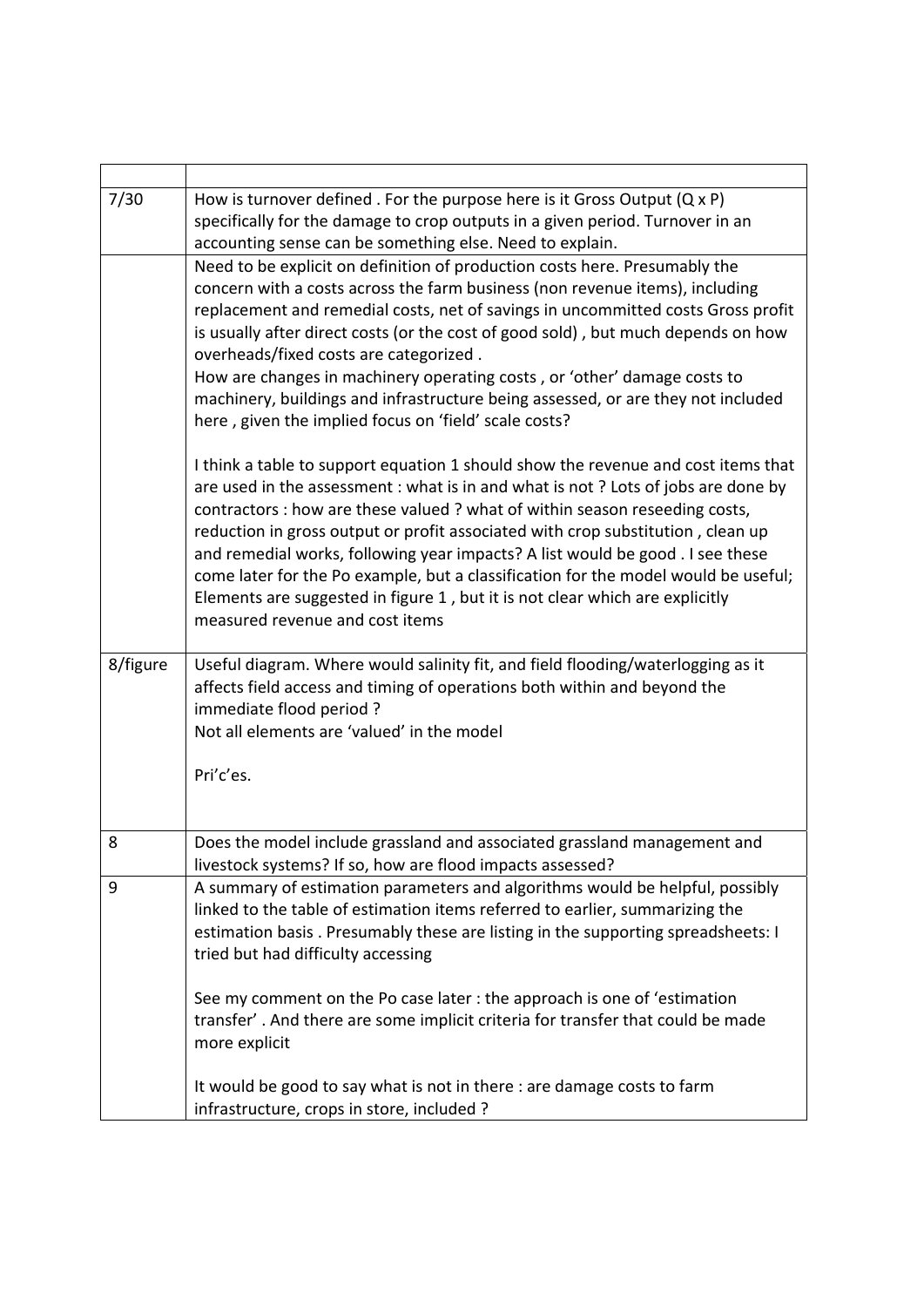| 10/10 | Are there thresholds for assumptions on crop switching/reseeding ?                  |
|-------|-------------------------------------------------------------------------------------|
| 10/25 | So the scenario is for a single freshwater flood occurring in a given production    |
|       | year?                                                                               |
| 11/5  | Implications of grassland?                                                          |
| 11/10 | What year price base is used ? Were annual price series inflation adjusted to a     |
|       | common year ? similarly with costs?                                                 |
|       | 'annual EU contributions for agriculture as a further income for the farmer and, in |
|       | detail, the subsidies given to agricultural activities in'                          |
|       |                                                                                     |
|       | Not clear how these are being treated. Presumably farmers get decoupled income      |
|       | support at the farm scale under CAP and these are unaffected by the flood, so can   |
|       | be left out for a single flood event. What of production subsidies: will not these  |
|       | also continue for the year of the flood, so from a farmers viewpoint costs (and     |
|       | cost savings) are net of subsidies?                                                 |
|       | consultation of regional price books: reference?                                    |
| 11    | Is the assumption that all the costs shown in Fig 3 are direct costs (and therefore |
|       | included in Gross profit as defined here) and are potentially 'avoidable'. This     |
|       | might be the case if farmers are using contractors, but if they are using own       |
|       | equipment and labour, how much of these are avoidable costs. Some explanation       |
|       | of the treatment of field operations and related costs would be useful. Some        |
|       | costs are more direct than others. The reference to fixed costs on the next page    |
|       | suggests that most costs are regarded as direct. The estimates are very sensitive   |
|       | to assumptions about the treatment and behaviour of costs : a tricky subject.       |
|       |                                                                                     |
|       | I don't quite follow: I got E927 using the numbers presented, but there may be      |
|       | other costs not shown.                                                              |
|       | Even so, the gross profit as defined for maize seems high > maize farmers in the    |
|       | Po Valley are doing well.                                                           |
|       |                                                                                     |
|       |                                                                                     |
| 12/10 | This approach should be more fully explained in describing the model above, that    |
|       | algorithms are judiciously 'transferred' from research applications elsewhere       |
|       | according to suitability/relevance, and availability                                |
| 12/16 | Delete first 'nor'                                                                  |
| 12/25 | According to regional price books, restoration costs have been                      |
|       | estimated to be equal to 500 €/ha (see Table 3). Would be good to reference         |
|       | these sources: Were contractors contacted? These seem very high unit costs . As     |
|       | for that matter do field operating costs, eg Harvesting at almost E800 /ha?         |
| 12/25 | So the damage to soil box in Figure is aspirational?                                |
| 14/10 | I am surprised that a yield (and possibly price) penalty is not included            |
|       | in the assessment of reseeded crops, given the importance of timing of              |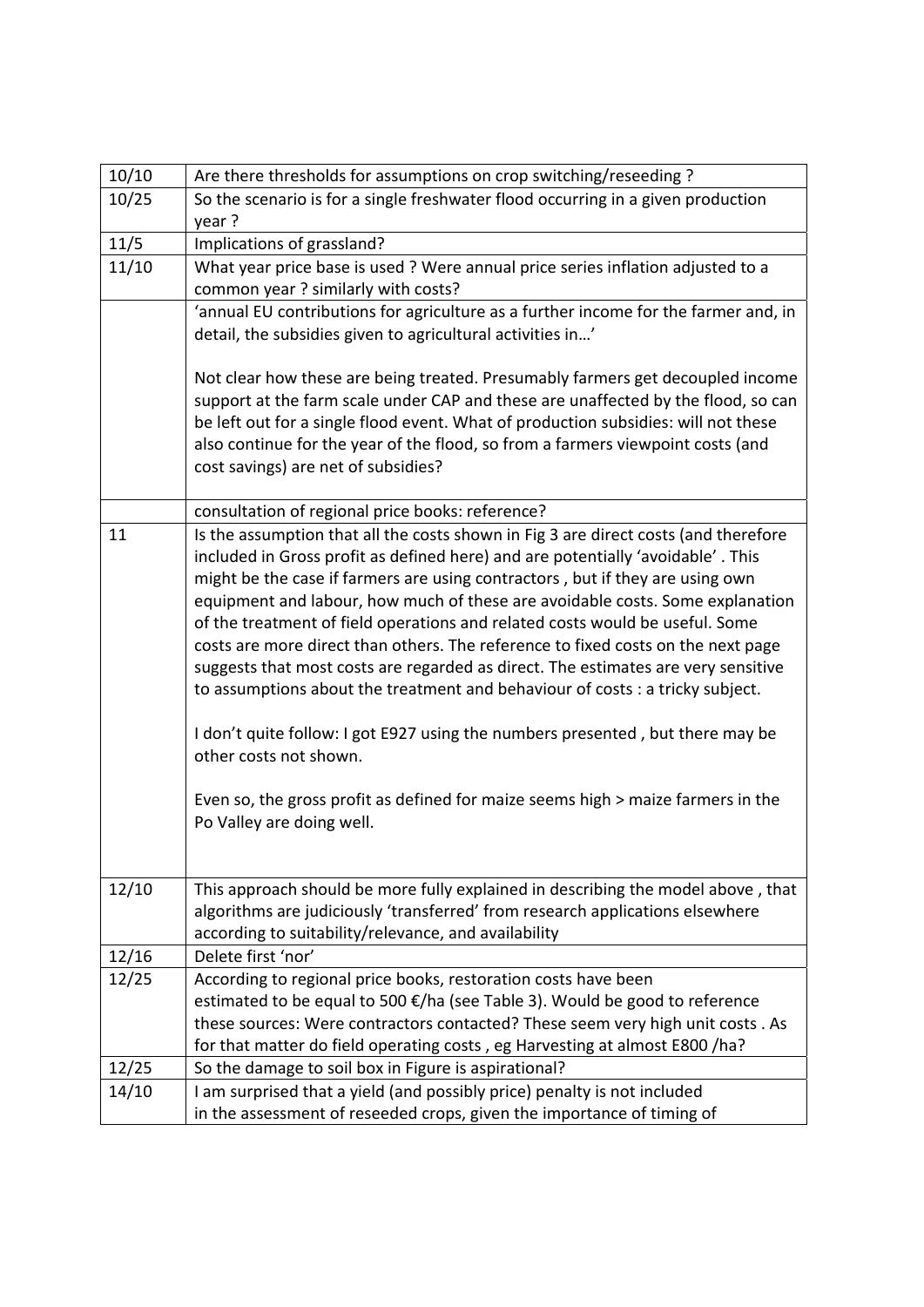|                | operations. There are generic yield functions available for timeliness that would<br>support a relative estimate of yield and gross output loss. This is one topic where<br>local experts and farmers would have an empirically based view.<br>The comment about variation and uncertainty in the estimates is valid for the<br>modelling as a whole, and should be made as part of the method critique |
|----------------|---------------------------------------------------------------------------------------------------------------------------------------------------------------------------------------------------------------------------------------------------------------------------------------------------------------------------------------------------------------------------------------------------------|
| 14/15          | yes                                                                                                                                                                                                                                                                                                                                                                                                     |
| 14/16          | Break stage? There is no crop in the field? Presumably also depends on crop<br>rotation.                                                                                                                                                                                                                                                                                                                |
| 15/22          | In my view gross output or gross revenue would be a better term than turnover,<br>throughout. (Turnover refers to total sales in a period, sales may include items<br>from other production periods)                                                                                                                                                                                                    |
| 15/24          | Seems unlikely that there would be no yield penalty for delayed planting.<br>Furthermore, reseeding would probably not be feasible immediately post flood<br>because of field conditions . Penalty delay functions could be used.                                                                                                                                                                       |
| 15/30          | Finally?                                                                                                                                                                                                                                                                                                                                                                                                |
| 16/figure      | Would be good to make the axes consistent amongst the graphs, and for cost<br>and turnover estimates.                                                                                                                                                                                                                                                                                                   |
|                | Would also be good to indicate net margin (or gross profit), although this might<br>complicate the graph. If a read it correctly, for a june flood, reseeding will not<br>make sense, especially if there is (likely) yield penalty: I note for this graph the<br>two 'y' scales are common                                                                                                             |
| 17/9           | This raises the question about likely average annual damaged according to the<br>likelihood of a flood occurring within given months : where information is<br>available on annul flood probability, and seasonal distribution, and to complicate<br>further, whether seasonal distributions vary according the severity of the flood ? I<br>see this is raised later                                   |
| 18/figure<br>6 | Is this really a table. The title does not explain that it is relative gross profit : this is<br>difficult to interpret when the preceding assessment was made with respect to<br>turnover ad costs, so some clear explanation is required. Is a relative loss of gross<br>profit greater than 100% a helpful measure?                                                                                  |
| 18/15          | The use of the term CBA needs explanation: it implies public choice and<br>assessment of welfare change associated with public investments.                                                                                                                                                                                                                                                             |
| 18/16          | Quite consolidated practices. Meaning?                                                                                                                                                                                                                                                                                                                                                                  |
|                | limited to the direct avoided damage to people and some exposed items . this is<br>not clear                                                                                                                                                                                                                                                                                                            |
|                | 18/19, Conversely?<br>See Penning Rowsel et al for Guidance, and for the UK approach                                                                                                                                                                                                                                                                                                                    |
| 18/24          | The points here are not clear. I suggest the whole paragraph might be recrafted                                                                                                                                                                                                                                                                                                                         |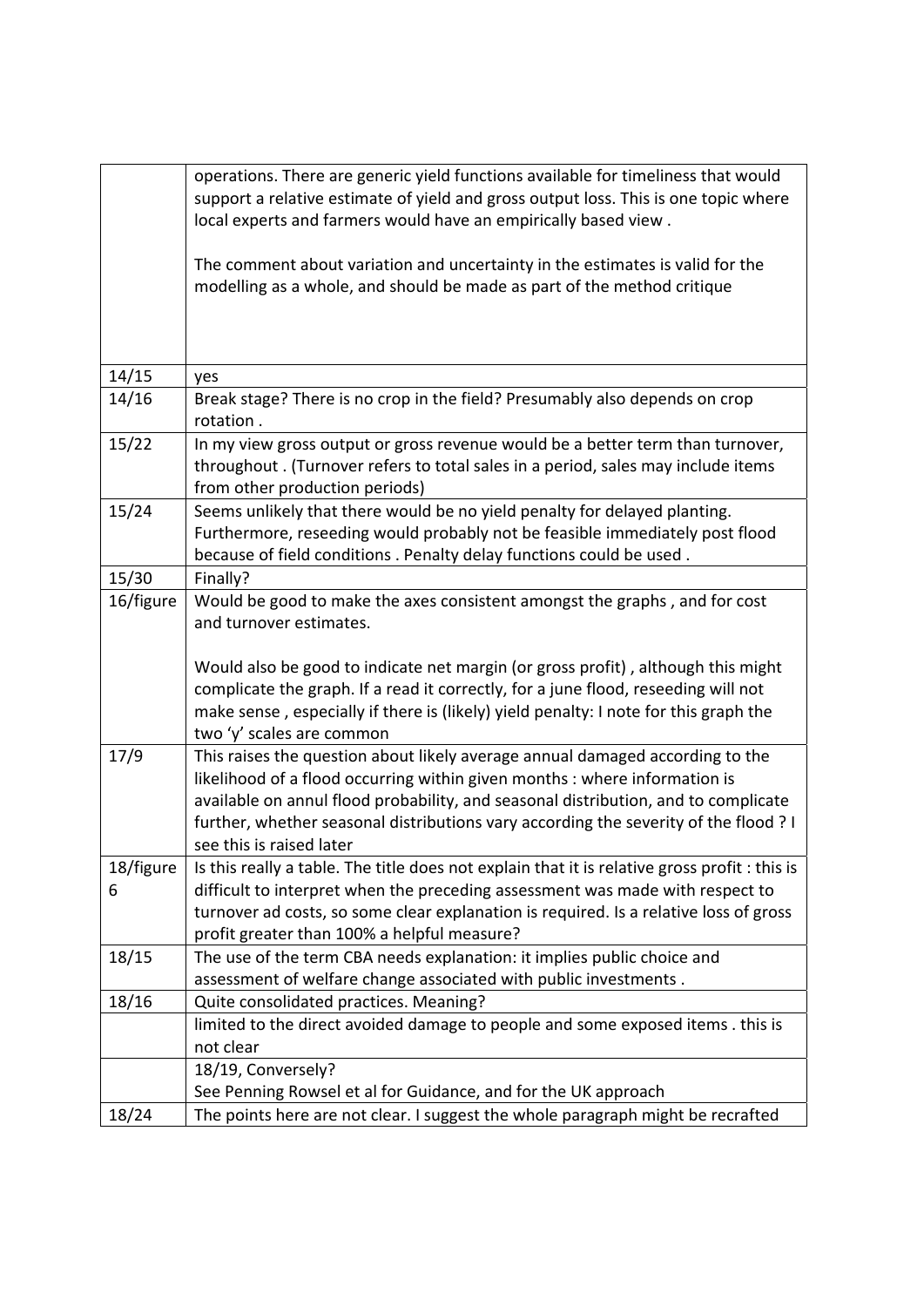|           | to advantage, with some examples to support the argument                                          |
|-----------|---------------------------------------------------------------------------------------------------|
| 18/26     | I am not convinced Figure 6 does this. What does the greater than 100% refer to:                  |
| and para  | is this the gross profit estimate in Figure 6.                                                    |
|           | Assumption of no yield loss with (delayed) reseeding probably underestimates                      |
|           | losses. There may be opportunities for reseeding with a different crop, especially                |
|           | between winter sown and spring sown crops                                                         |
|           |                                                                                                   |
| 17/30     | Apart from EU contributions? Not clear                                                            |
| 17/30     | Sustained? Already committed/incurred                                                             |
| $19/0-10$ | These are valid and critical points., and fundamentally concern the underlying                    |
|           | variation and uncertainty in the estimates (that have been single values so far). In              |
|           | my view it would be more appropriate to include the treatment of variation and                    |
|           | uncertainty in the description of methods and the presentation of results of the                  |
|           | case, rather than raise it for the first time here in discussion, where the purpose is            |
|           | to critical discuss the methods and results.                                                      |
|           |                                                                                                   |
| 19/figure | This is results and should go there above. The figure is presumably for the Po                    |
| 7         | case?                                                                                             |
|           | The likely effect of a 10% penalty that would most likely arise due to (delayed)                  |
|           | planting is apparent : negative gross profit.                                                     |
|           | A figure showing absolute changes in gross profit (as defined here) might be                      |
|           | useful in the results section.                                                                    |
|           |                                                                                                   |
|           |                                                                                                   |
| 19/16     | Rather than saying 'must' it would be better to say why, identifying the advantage<br>of doing so |
| 19/17     | Perhaps rather than 'no more', 'not only but also' seasonal probabilities                         |
|           | Is the Morris and Hess ref 1988?                                                                  |
| 20/0      | This paper?                                                                                       |
|           |                                                                                                   |
|           | The reference to the spreadsheet and to supplementary data needs further                          |
|           | support : these are mentioned in passing                                                          |
| 20/5      | It depends how far the Authors have looked, and with the information presented                    |
|           | here it is difficult to judge whether they can substantiate the claim. It might be                |
|           | fair to say they see advantage in developing a generic framework that can                         |
|           | potentially be applied across different geographical and economic contexts, and                   |
|           | they have made progress in this respect. For example, in more temperate part of                   |
|           | Europe, land drainage is a particularly critical component of the land use: flooding              |
|           | nexus, and is particularly critical during post flood periods.                                    |
|           |                                                                                                   |
|           |                                                                                                   |
| 20/16     | It would be useful to have a description of the sub models used, as referred to                   |
|           | earlier. A summary table showing the estimation methods and sources would be                      |